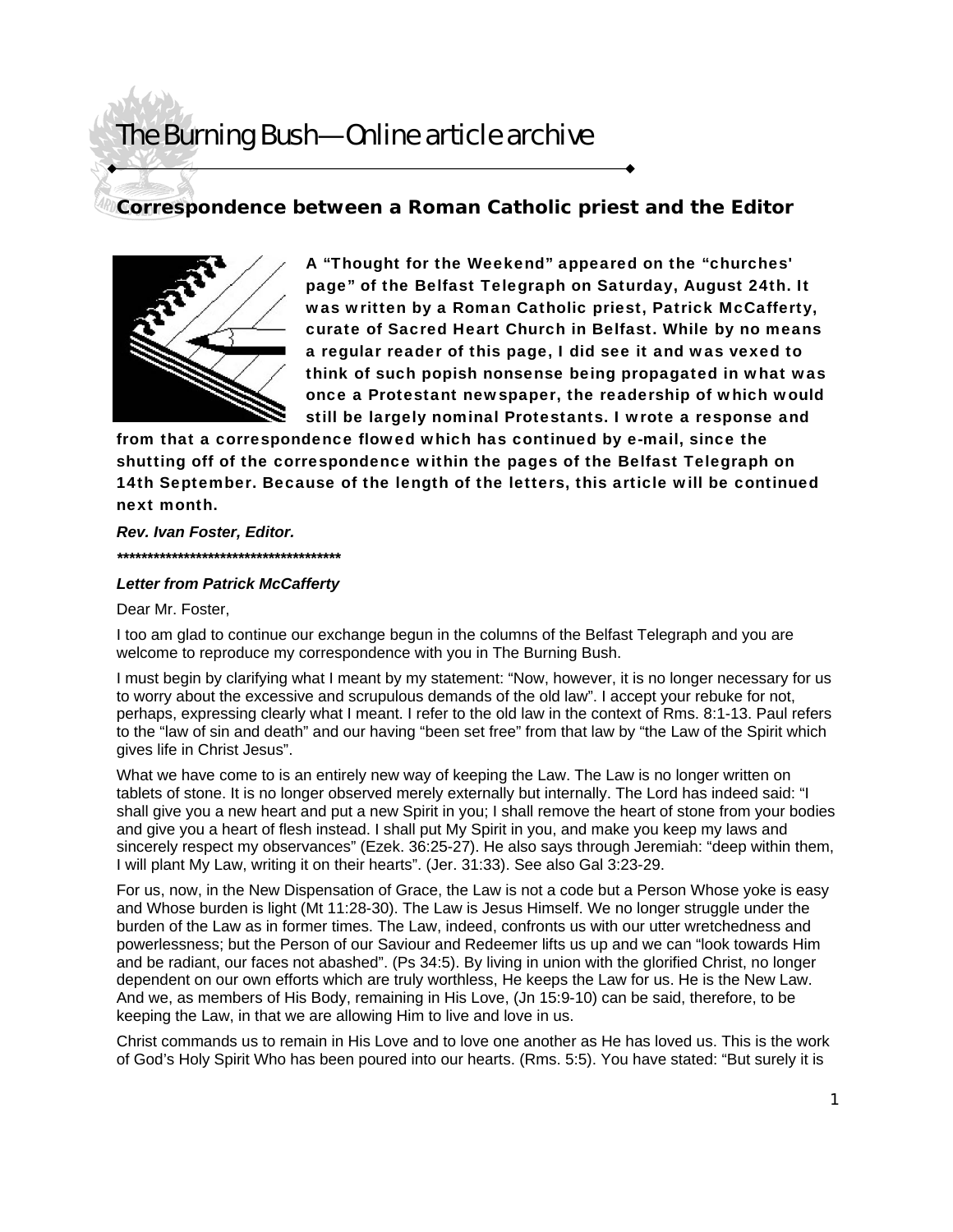our union with Christ which has brought about our salvation. We possess eternal life once we are brought into union with Christ". True. PROVIDED we persevere with Him. As Catholics, we say that we ARE saved, we are BEING saved and we will BE saved. Our salvation has been brought about through Christ's Work – His life, death and resurrection. We possess eternal life now as a result.

However, even a priceless possession can be lost through carelessness, negligence and lack of gratitude. I return again to the Parable of the Unforgiving Debtor in Matt 18. This "wicked servant" showed contempt for his master's astonishing mercy. He cancelled his debt of 10,000 talents – 60,000,000 denarii. A denarius, as you know, is a day's wages. "Give me time" the servant had pleaded "and I will pay back the debt". Working five days a week, fifty weeks of the year, it would have taken him 28,000 years to pay his master back! The master mercifully pardoned him and, on his way out, he came across his fellow servant who owed him a comparatively paltry sum. We know the rest of the story.

Your statement, in relation to this parable "The Christian in his dealings with others, should ever remember God's merciful dealings with him", does not adequately deal with the issues the Lord brings to our attention in this parable. Listen to the Master's words: "You wicked servant, I cancelled all that debt of yours when you appealed to me. WERE YOU NOT BOUND THEN to have pity on your fellow servant just as I had pity on you?" And, in his anger, the Master handed him over to the torturers till he should pay all his debt. AND THAT IS HOW MY HEAVENLY FATHER WILL DEAL WITH YOU UNLESS YOU EACH FORGIVE YOUR BROTHER FROM YOUR HEART". The meaning of those words is crystal clear.

If salvation now possessed cannot be lost, then why would Ezekiel warn us about the fate of the upright man who renounces uprightness to do evil? (Ezek 3:20). If salvation now possessed cannot be lost, why would the Lord Jesus repeatedly warn all of His listeners, to cite just one example, "if anyone calls a BROTHER a fool he shall answer for it in HELL FIRE"? (Cf. Mt 5: 21-26). What are we to make of His Parable of the conscientious servant in Mt 24:45-51? He calls "blessed" that servant whose master's arrival finds him properly employed; and he warns: "But if the servant is dishonest and says to himself, 'my master is taking his time' and sets about beating his fellow servants and eating and drinking with drunkards, his master will come on a day he does not expect and at an hour he does not know. The master will cut him off and SEND HIM TO THE SAME FATE AS THE UNFAITHFUL WHERE THERE WILL BE WEEPING AND GRINDING OF TEETH". See also Luke 12:35-48.

Surely, in your understanding of "once saved, always saved", these Scriptures and many more are rendered null and void? It is easy to say 'I'm saved', 'I am a Christian'. However, we have Jesus' own Word: "It is not anyone who says to Me, 'Lord, Lord,' who will enter the Kingdom of Heaven, but the person who DOES the Will of My Father in Heaven. When the Day comes, many will say to Me, "Lord, Lord, did we not PROPHESY in Your Name, drive out demons in Your Name?" Then I shall tell them to their faces: I have never known you; away from Me you workers of iniquity!" (Mt 7:21-23).

You make reference, Rev Foster, to the record of the conversion of the Thessalonians – I Thess. 1:4-10. Your four points notwithstanding, Paul urges them in Chapter 4 "we urge and appeal to you in the Lord Jesus, we instructed you how to live in the way that pleases God, and you are so living; BUT MAKE MORE PROGRESS STILL. You are well aware of the instructions we gave you on the authority of the Lord Jesus. God wills you all to be holy. He wants you to keep away from sexual immorality, and each one of you to know how to control his body in a way that is holy and honourable …." (vv 1-7) He goes on, on the subject of brotherly love, to urge them again "TO GO ON MAKING EVEN GREATER PROGRESS" (verses 10-11).

He concludes his first letter to the Church at Thessalonika: "May the God of Peace make you perfect and holy; and may you be KEPT BLAMELESS for the coming of our Lord Jesus Christ" (I Thess5:23- 24). In a similar vein, listen to Paul's warnings in II Thess. 3:5-15.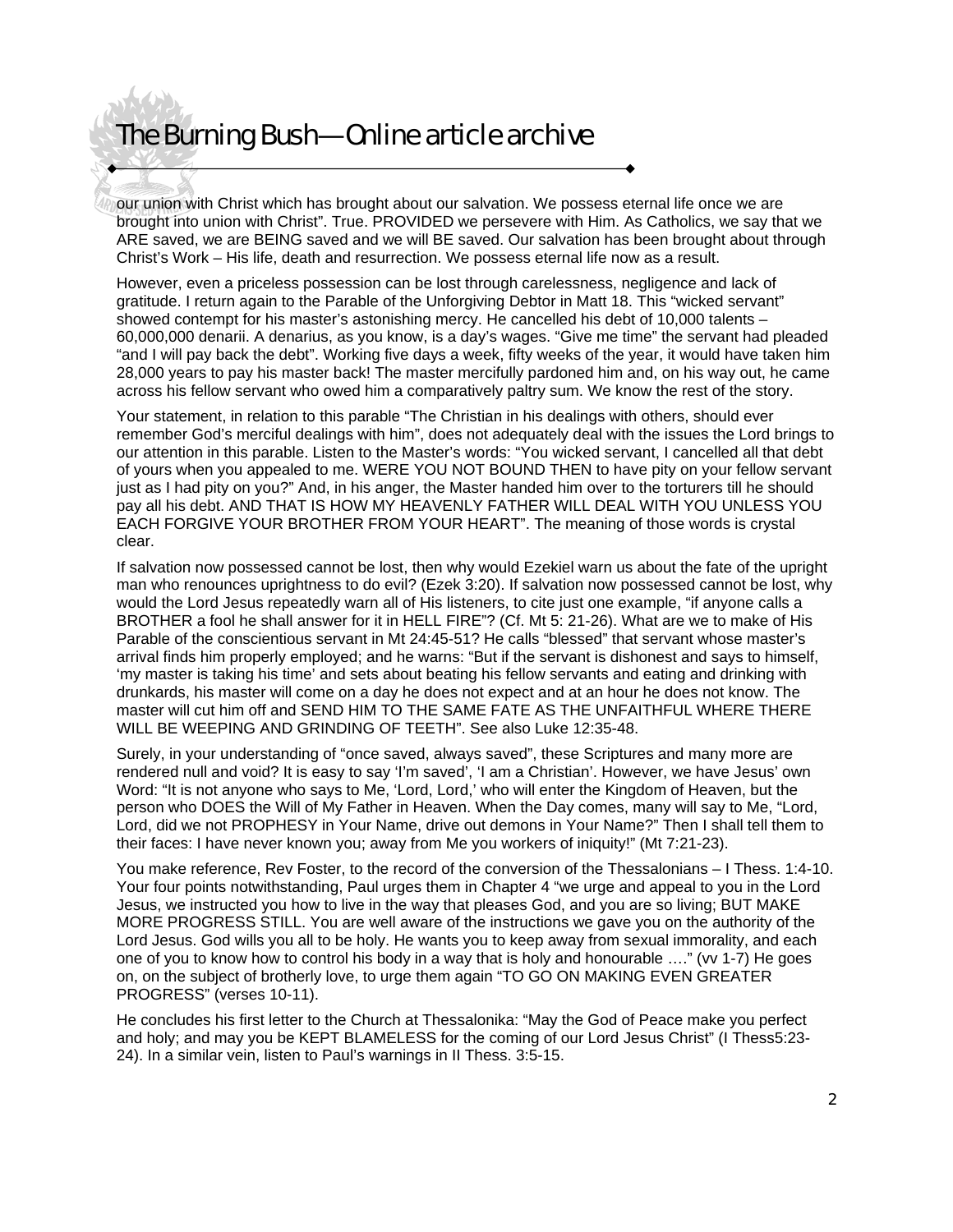On Lazarus, you wrote: "His (Lazarus') coming forth was not in order that he might receive life as you teach. Surely you must see that your contention is ludicrous". I do not teach or believe that Lazarus' coming forth was in order that he might receive life. Having already received life, however, he had to cooperate with His Saviour by coming out of the tomb. Had he failed to come forth, the Lord Jesus' raising of him would have been in vain. We too, having received new life in Christ, must come forth to serve Him in a life of love. We must live the new life we have received. We must make progress in the life of Grace. It is of this process of becoming that Paul speaks: "little children over whom I am in agony until Christ be PERFECTLY FORMED in you" Gal 4:19.

Christ being perfectly formed in us is clearly an unfolding of and growth in grace. It is the ongoing "putting to death of the flesh with all its passions and desires" (Gal 5:24). Peter too cautions us: "The possession and growth of these qualities (listed in I Peter 1:3-8) will prevent your knowledge of our Lord Jesus Christ from being INEFFECTUAL or UNPRODUCTIVE. But without them a person is blind or short-sighted, forgetting how the sins of the past were washed away. Instead of this, brothers, never allow your choice or calling to WAVER; then there will be no danger of your FALLING AWAY, for in this way you will be given the generous gift of ENTRY into the eternal kingdom of our Lord and Saviour, Jesus Christ". (II Peter 1:8-11).

It is true that none can pluck us from out of the Hand of our Shepherd. However, we can choose to leave His side, God forbid! For this reason, we always keep in mind what is written in Hebrews: "We are not the sort of people who DRAW BACK and are LOST by it; we are the sort who keep faith UNTIL OUR SOULS ARE SAVED". Heb 10:39). There must be no drawing back. We must persevere until the end. (Mt 24:13).

The Good Samaritan, indeed, did all that was necessary for the wounded man without assistance from him. This is certainly a beautiful picture of our salvation in Christ. However, it is also the clear meaning of Christ's Parable that we are to imitate the Good Samaritan in our relationships with one another. We are called to be love in the world. "Love is the fulfillment of the Law" (Rms.13:10). Without Love "faith in all its fullness to move mountains" will be of no avail" (I Cor 13:2). Having explained to us clearly that the Samaritan with whom the Jews did not associate (Jn4:10) is our neighbour, the Lord tells us: "go and do the same yourself".

Now, loving God and your neighbour as yourself, is the working out, the rendering effective of Divine Grace in our hearts – loving with Christ's own Love. This is what we must do – "do this and life is yours" (Lk10:28). In the Canticle of Canticles, the Bride says to the Heavenly Bridegroom: "Then I shall give You the gift of my love." (Cant7:13). Our poor, limited, inadequate love, given to the One Who Is Love, He transforms it in Himself. It becomes His Love. "My Beloved is Mine and I am His" (Cant2:16). All that belongs to Christ is lavished on us freely and, because we belong to Him, we are enriched infinitely by becoming sharers in the Divine Nature. (II Peter 1:4). See also, in this context, I Cor 3:21-23.

In conclusion, I am trusting totally and utterly in Christ. I recognize nothing in myself whatsoever that is of the slightest value. I depend on Him Alone and this is the doctrine that I ceaselessly propagate in my ministry of preaching, teaching and pastoral love, among the People of God entrusted to my care. I intend to walk with Him daily as I have done since early childhood. Anything that is of any value in me is not mine but is the result solely of His Grace. All of us, in whatever Christian tradition, are responsible for the graces we have received. (I Peter 4:10-11). We must, therefore, be good stewards and servants. "IF WE LIVE BY THE TRUTH AND IN LOVE, WE SHALL GROW COMPLETELY INTO CHRIST … So the Body grows until it has built itself up in love". (Eph 4:15-16).

Yours sincerely,

Patrick McCafferty.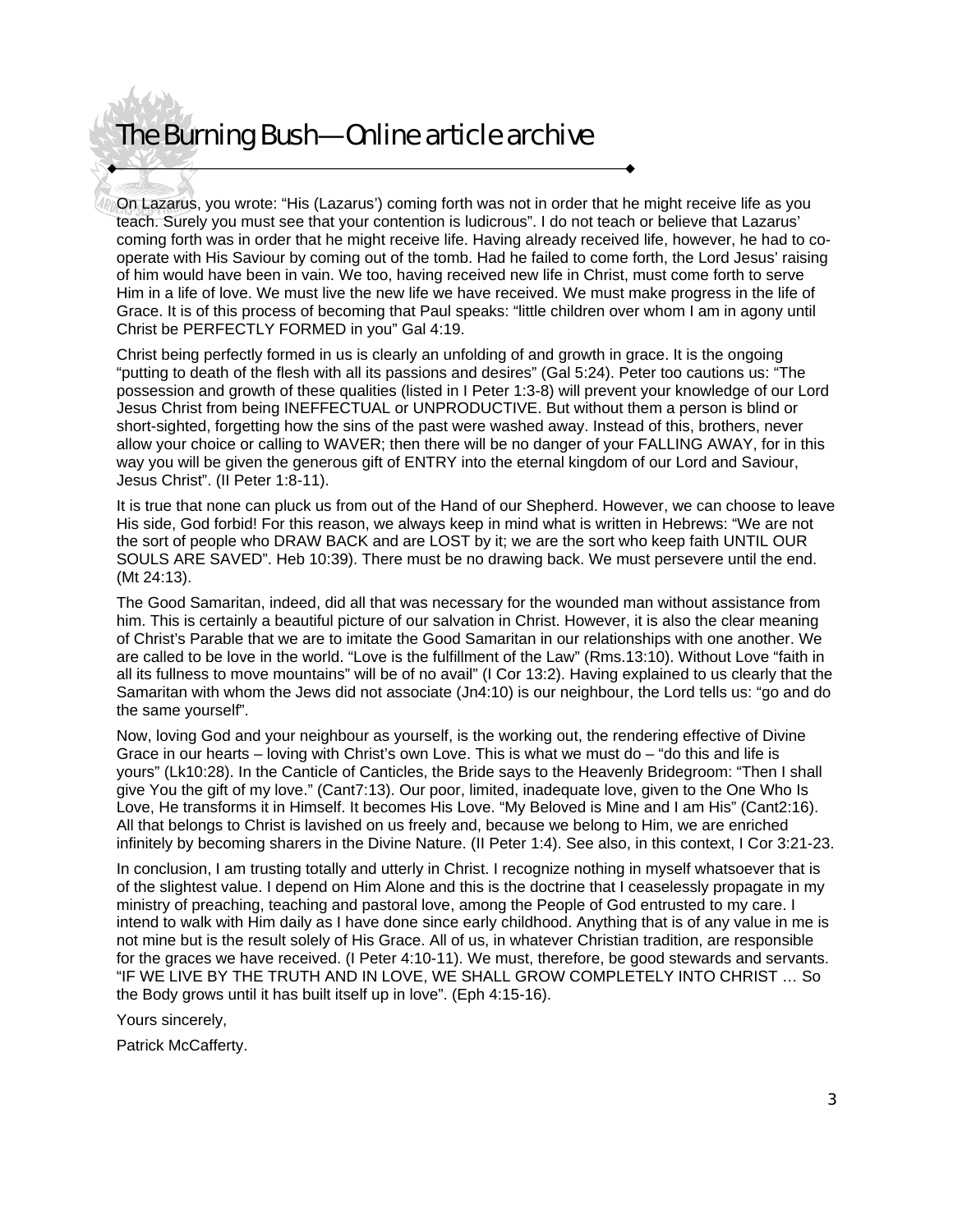### *Reply from Ivan Foster*

#### Dear Mr. McCafferty,

It is clear to me that when you and I read verses such as Ezekiel 36:25-27, Jeremiah 31:33 and Galatians 3:23-29, you understand them to mean one thing while I see them as teaching something very different.

If I am not mistaken, the operation of God's grace and power referred to in these portions of Holy Scripture is understood by you to result in a union between the sinner and Christ which, in turn, results in the sinner being able to keep the law of God to the saving of his soul. That I think, you have made plain in your letters so far.

I, on the other hand, see that operation as God regenerating the soul whereby a new disposition, a new nature, is imparted and the sinner is made a new creature: "old things are passed away; behold, all things are become new" (2 Corinthians 5:17).

I say that the person thus regenerated does not need to keep the law of God as a means of saving his soul. His soul is now saved and that by the imputing to him by God of the righteousness of Christ. The merits of Christ's perfect obedience to the law of God are reckoned to the believing sinner. Thus the sinner is saved from the consequences of his breaking of God's law by (a) Christ bearing the sinner's guilt and condemnation and suffering the eternal consequences of that guilt and (b) the sinner having credited to his account the perfect righteousness of Christ. This Paul stated clearly. "For ye know the grace of our Lord Jesus Christ, that, though he was rich, yet for your sakes he became poor, that ye through his poverty might be rich" (2 Corinthians 8:9). The riches of Christ's righteousness become the believer's and the poverty of our sin became the Saviour's. Sinners are saved, not by their keeping of the law or somehow by Christ keeping the law through them, but rather as Christ their substitute undertaking for them at the cross all that was necessary for their salvation.

The benefits of Christ's work become the sinner's upon his believing of the gospel. In that moment, he is viewed by God as perfectly righteous. Therefore, he is not required to keep the law in order to be saved. It has been kept for him by Christ and there remains nothing more to be done. That is why the dying thief went to be with Christ within hours of his believing upon Christ. The time between his believing on Christ and his going to be with Christ was spent nailed to a Roman gibbet, unable to do and, most likely, say anything.

Yes, there is a keeping of the law of God from the heart by the Christian. That is the result of his regeneration but it is not in order to obtain his salvation. As I said of Lazarus, who provides us with a wonderfully clear picture of this matter, he obeyed Christ's call to come forth and so manifested the new life that he had received. He did not, as you must contend, obey in order to obtain the new life. How could he obey while yet dead? Life must come and then obedience. As Paul says in the verses in Galatians to which you have already made reference: "But before faith came, we were kept under the law, shut up unto the faith which should afterwards be revealed. Wherefore the law was our schoolmaster to bring us unto Christ, that we might be justified by faith. But after that faith is come, we are no longer under a schoolmaster. For ye are all the children of God by faith in Christ Jesus" (Galatians3:23-26). We have a new relationship with the law. It is no longer a harsh schoolmaster teaching us the bitter lesson of our own wickedness. Now the law of God has been put within the justified sinner's heart as a rule by which to live and in which the new creature in Christ delights. "O how love I thy law! it is my meditation all the day" (Psalm 119:97). This is the cry of the true child of God.

You seek to support your argument that our getting to heaven depends upon our keeping of the law of God by quoting such warnings as those contained in Ezekiel 3:20; Matthew 5:21-26; Luke 12:35-48.